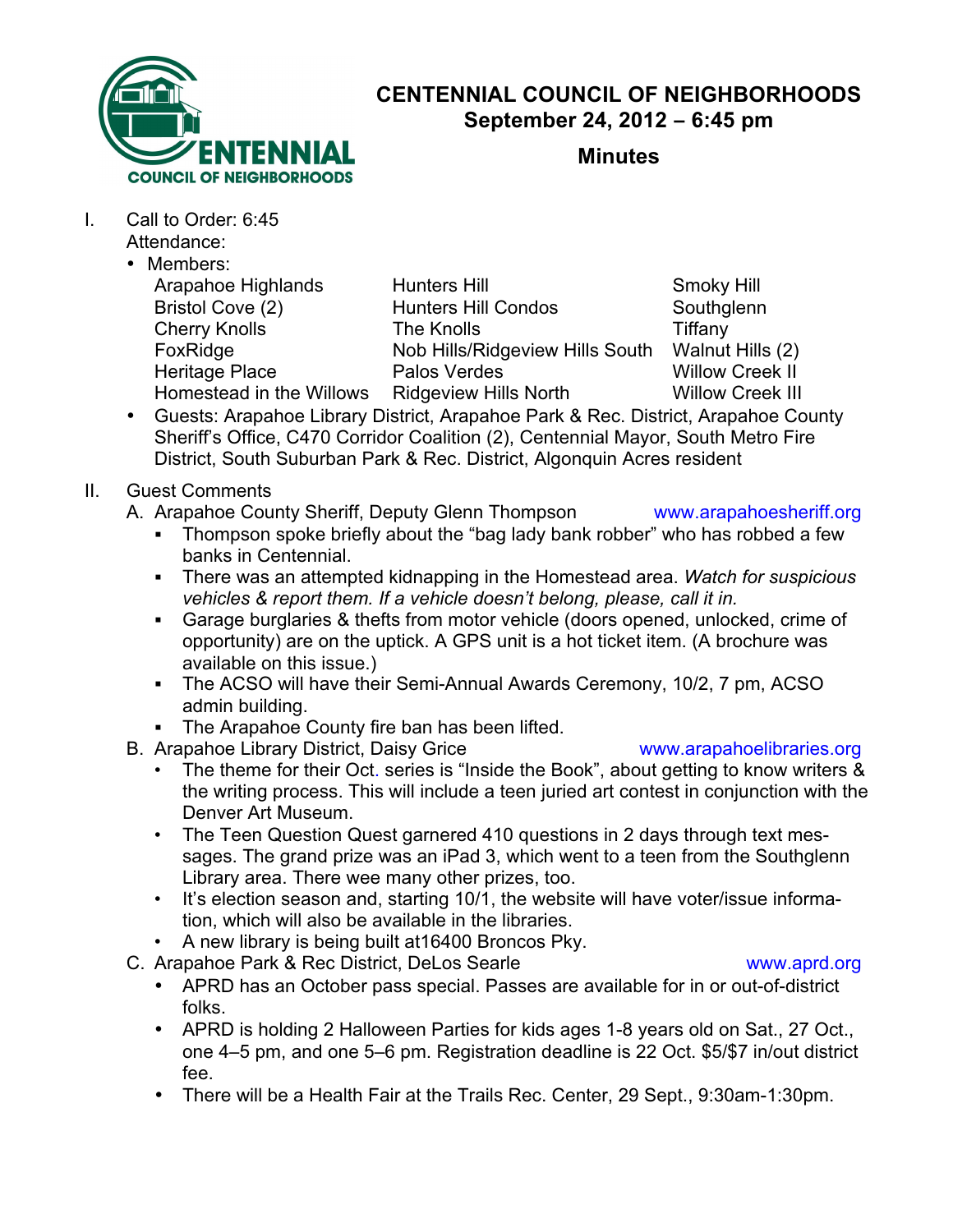- APRD is having a Touch-a-Truck Day on 20 Oct. at Spring Creek Park, 10am-1pm. It will include big trucks, little trucks, emergency vehicles and is free, rain or shine.
- Check for the coupons on their website, Kindermusik and gymnastics specials.
- They're beginning a project in the northeast part of the district, Country Park, at E-470 between Quincy & Hampden.
- 30% of APRD is in Centennial
- D. Fire Districts, Becky O'Guin
	- www.cfpd.org, www.littletongov.org/fire, www.southmetro.org
	- October is Fire Prevention Month
	- Cunningham FD: Station 62 on Smoky Hill Rd. will have a Pancake Breakfast on 6 Oct. to kick off Fire Prevention Week. They will be getting a new engine & ambulance. They will host the  $4<sup>th</sup>$  quarter interagency training. The 2013 budget should remain flat.
	- South Metro FRD: Chief Qualman was named Manager of the Year by the Special District Assoc. SMFRD collected \$91,000 for Muscular Distrophy over Labor Day. Please, check on the website to follow the state of the consolidation of Parker Fire with SMFRD. You can also find the Annual Report there. With the weather getting colder, prepare your pipes, be aware. A frozen pipes flyer was provided and the info is also available on the website.
	- Littleton FD: The feasibility study for the merger with Englewood Fire should be ready by 10 Dec.
	- Maurer: Are there rules for fire pits? O'Guin: No, only if there are fire bans.
- E. Cherry Creek Schools, Wendy DeBell & Jennifer Churchfield
	- http://cherrycreekschools.org
	- CCSD is putting issues 3A & B on the ballot this Nov. It's been 4 years since the last ones. There have been severe cuts in state funding to 10% of the district budget or \$40 million.
	- 3A is the budget portion, asking for up to \$25 million.
	- 3B is for \$125 million in bond funding. This money will add wings onto Grandview & Cherokee Trail HS, so as not to build another HS. The rest will go to improving other schools, primarily for STEM classrooms (6 at HS); enhance technology, safety & security.
	- Both must pass together. The effect would be about \$8/month on a \$300,000 home.
	- A flyer was provided on the issue.
- F. South Suburban Park & Rec District, Teresa Cope www.sspr.org

- Rec. & Rock is back this fall. It will be 2 times a month and is a lock-in program for 9-14 year olds. The next 2 dates are 10/5 & 19. It will be 7-10 pm at Goodson Rec. Center, fee-\$10. See website for a coupon.
- Mobile pet adoption will take place on 6 Oct. in the Ice Arena parking lot, 11am-1pm.
- Senior Resource Day will be held at Buck Rec. Center on 12 Oct.. It's sponsored by Arapahoe County Council on Aging and will have Dottie Lamm as the keynote speaker on the Dynamics of Aging. It's free. There will also be free document shredding in the parking lot. Call 3/730-4609 for more info.
- Inexpensive blood screenings will take place from 7-9:30am.
	- o 16 Oct., Lone Tree Rec. Center
	- o 17 Oct., Goodson Rec. Center
	- o 18 Oct., Buck Rec. Center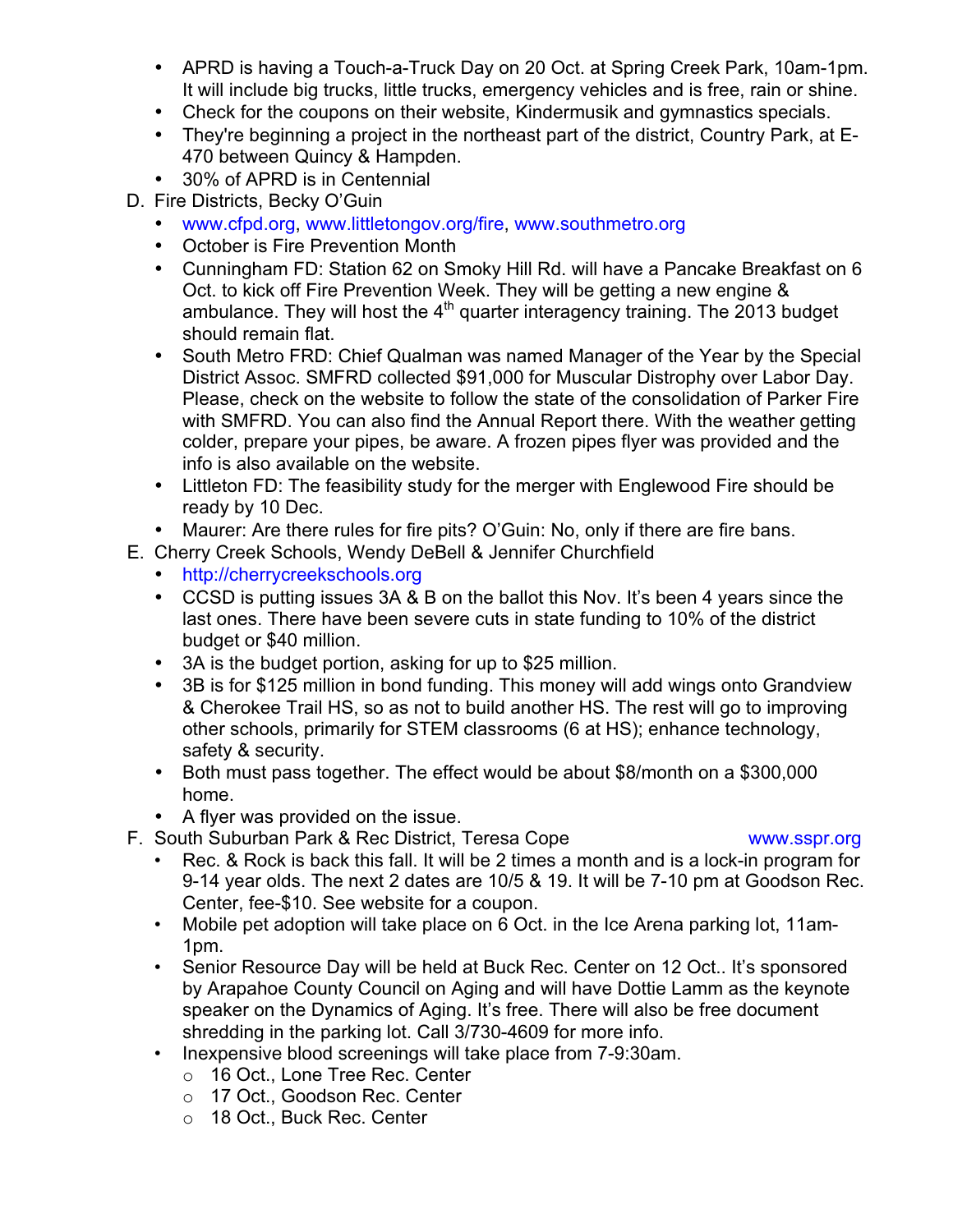- o 19 Oct., Family Sports Center
- o Requires 24-hour fasting, see the web for more info.
- On 19 Oct., kids can attend Spooktacular, 5:30-8pm, prepay online, \$4.
- On 27 Oct., all ages can attend the Monster Mash at the Family Sports Center, 6-9 pm.
- A Soft Shoe Dance class for adults starts on 24 Oct., 6-7pm, Goodson.
- To be announced on 4 Oct., South Platt Park/Carson Nature Center won the Columbine Award for Innovation for its efforts in using social media to generate awareness & discussion about nature, classes, & advocacy.
- Suhaka couldn't find more information about a tree-planting program that will be held at the Carson Nature Center in Oct.
- Fulk: I was disappointed in what was available at Senior Resource Day. There should be workshops on senior issues. Cope: That is not our program, we are only the location. You need to contact the ACCoA to express that. Cathy Noon is a member of the ACCoA.
- F. Centennial Open Space Advisory Board, Mark Gotto
- 

## G. City of Centennial www.centennialcolorado.com

- The Open Space Board is requesting applications. Deadline is 10 Oct.
- There will be a District 3 meeting on 26 Sept. on the deBrucing ballot issue.
- Public outreach for Potomac Park will start in Oct.
- The Youth Commission is sponsoring the Thanksgiving Share Project. Basket stuffing will be held at the Student Achievement Resource Center on 16 & 19 Nov.
- www.plancentennial.com for more info on the I-25 Subarea Plan.
- Budget planning for 2013 is in process.
- Here are some dates for Community Meetings:
	- o 26 Sept. for the northeast corner of Colorado & Dry Creek, at Koelbel Lib., 5:30–6:30 pm/
	- o 26 Sept. for the rezone of 6851 S Race St., at Castlewood Lib., 6-7 pm.
- Hollanda: There is an issue with dead squirrels, rats, bats (over 4 months) in Bristol Cove, who handles this? Noon: The City doesn't track or do anything with the wild animals, that's the purview of the Dept. of Wildlife. I'll take the issue back to the City.
- III. C-470 Corridor: additional lanes, financing options, etc.; Joy Wasendorf

### www.C470coalition.com

- A PowerPoint presentation described the problems with C-470, the process for solving them and the possible solutions.
- IV. CenCON Business
	- A. President's report, Gerry Cummins: None
	- B. Secretary, Andrea Suhaka
		- A motion was made, seconded, and passed unanimously to approve the 27 Aug. minutes as emailed. (Doerr/Fulk)
	- C. Treasurer's report, C.J. Whelan

| Previous Checking Account Balance (from Aug)                                  | \$1,086.74        |
|-------------------------------------------------------------------------------|-------------------|
| Deposits: <none></none>                                                       | \$0               |
| Expenses: <none></none>                                                       | \$0               |
| <b>Current Balance</b>                                                        | \$1,086.74        |
| Previous Savings Account Balance (from Aug)<br>Income: Interest <none></none> | \$2,418.50<br>\$0 |
| <b>Current Balance</b>                                                        | \$2,418.50        |